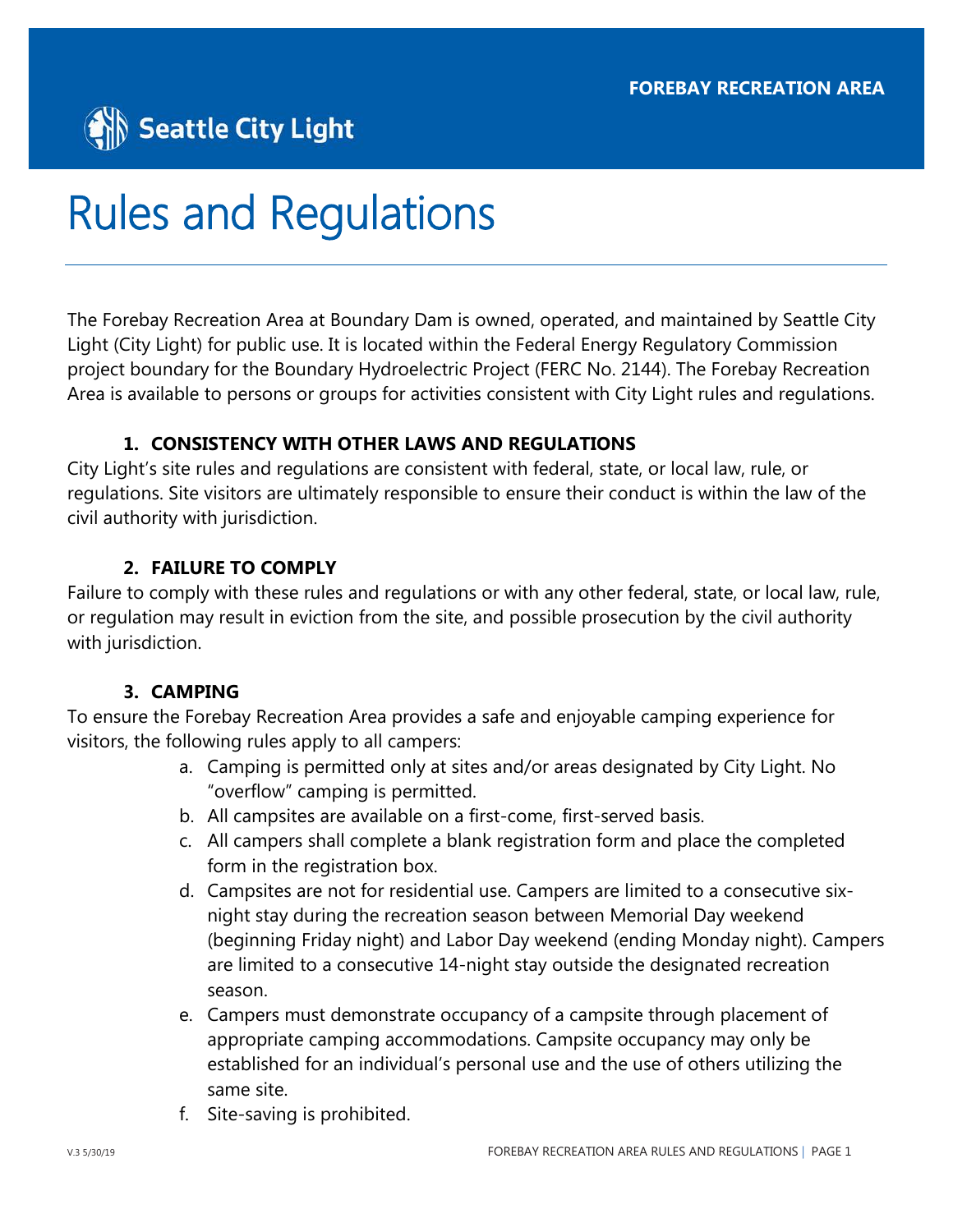- g. Campers must be courteous to other campers and City Light personnel, or risk being asked to leave.
- h. Seattle City Light is committed to providing a campground that is accessible to the widest possible audience. Sites 11, 13, and 22 comply with current ADA regulations. Please leave these sites available for individuals with disabilities until all other campsites are occupied.
- i. Campers must limit the number of tents at each campsite to a number that can reasonably fit within the footprint of a given site without impacting planted vegetation or impinging upon the space of others. City Light reserves the right to ask campers to relocate or limit the number of tents at a given site if City Light determines that the placement or number of tents exceeds the capacity of the site.
- j. No person shall take or attempt to take possession of a campsite when it is occupied by another party, or when informed by City Light that a site is occupied, reserved, or taken out of service by City Light.
- k. The digging or leveling of ground or the construction of any structure without written permission of City Light is prohibited.
- l. The number of vehicles occupying a campsite is limited to one recreational vehicle and to vehicles without sleeping accommodations which can be accommodated on the campsite's designated parking pad. In no case shall the number of vehicles at a campsite exceed a total of three vehicles or four motorcycles.

# **4. PEACE AND QUIET**

- a. Quiet hours at the campground are observed between the hours of 10:00 PM and 7:00 AM.
- b. Engine-driven electric generators may be operated only between the hours of 8:00 AM and 9:00 PM.
- c. No person shall use profane or abusive language or conduct oneself in a disorderly manner on City Light property.
- d. No person shall use an amplified music system or sound-emitting electronic equipment, including radio, television, or other such equipment, at a volume which emits sound beyond the immediate individual camp or picnic site. Portable radios and music players are permitted provided they are not operated at a volume or in any manner that disturbs the peace of others.

# **5. PETS**

- a. All pets must always be kept on a leash and under physical control while at the Forebay Recreation Area.
- b. Any pets or animals displaying vicious or aggressive behavior or otherwise posing a threat to public safety or deemed a public nuisance are prohibited from the Forebay Recreation Area and subject to removal.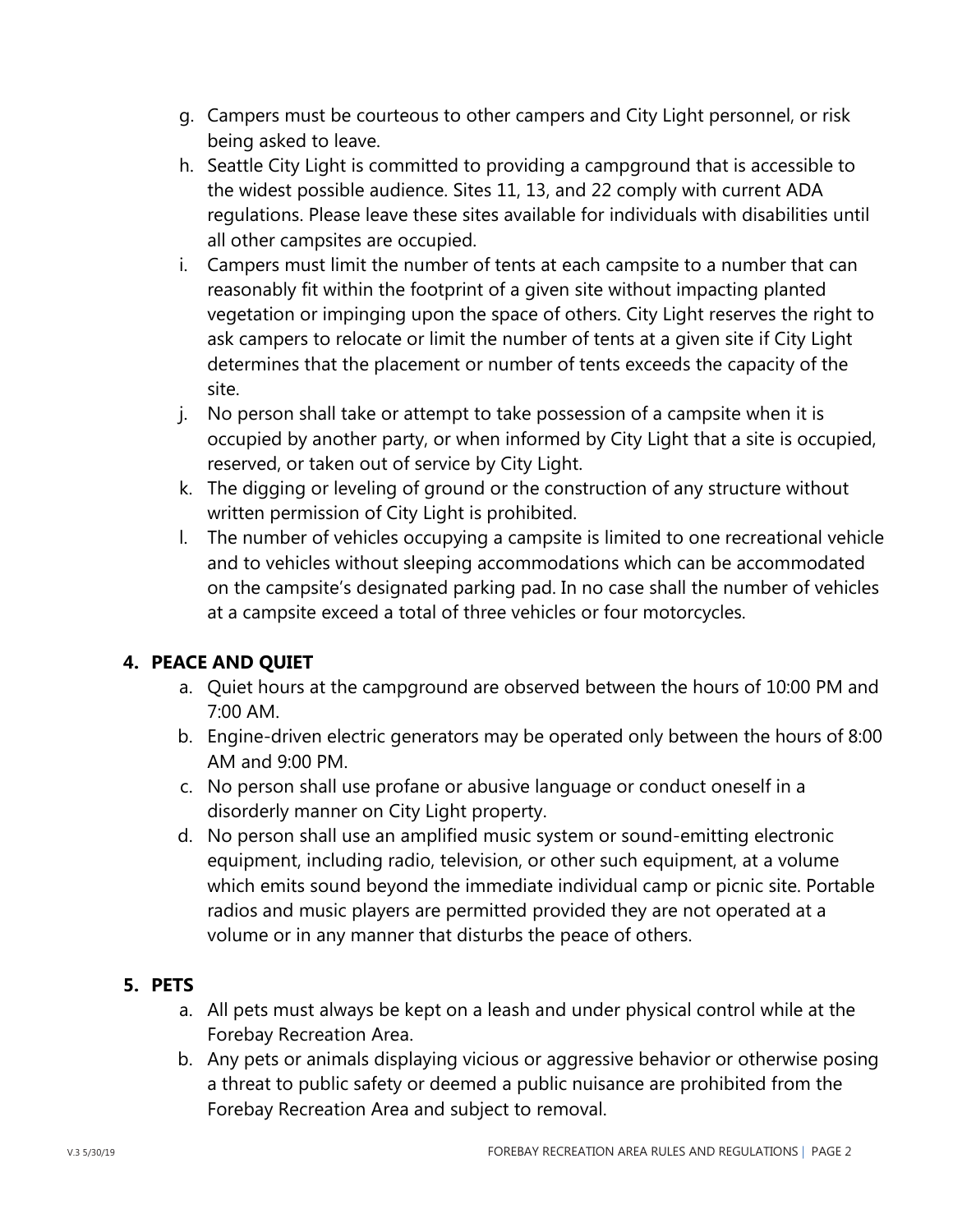- c. No person shall allow his/her dog or other pet or domestic animal to bite, harass, or otherwise annoy or disturb the peace and tranquility of the Forebay Recreation Area or its visitors.
- d. Pet owners or handlers are responsible for cleaning up their animal's waste and disposing of the waste in appropriate trash receptacles.

# **6. VANDALISM**

No person shall remove, destroy, injure, mutilate, or deface any site properties, planting, equipment, facilities, locked buildings, or any natural or landscaped environment, including but not limited to natural formations, historical and archaeological features, vegetation, or native animals.

# **7. CAMPFIRES**

- a. No person shall build any fire except in site areas designated for such purposes. Propane barbecues or other portable stoves are allowed.
- b. The collection of firewood, including the disturbance of trees, shrubs, or organic materials on City Light property is prohibited.
- c. Do not put plastics, metals, glass, or other non-burnable materials in fire rings.
- d. Fires shall not be left unattended and must be completely extinguished prior to departure. Hot coals may be disposed of only in fire rings or grills.
- e. City Light prohibits open burning of any type and will implement county fire bans when appropriate.

#### **8. FIREARMS AND/OR WEAPONS**

No person shall:

- a. Aim any loaded or unloaded firearm within the site.
- b. Willfully discharge from, across, or into the site any firearm, air gun, or other weapon that discharges a projectile capable of inflicting injury to person or damage to property.
- c. Display a weapon in a threatening manner (RCW 9.41.270).

#### **9. HUNTING**

Hunting is not allowed at the Forebay Recreation Area.

#### **10.FIREWORKS**

No person shall possess, discharge, set off, or cause to be discharged in or into any area of the Forebay Recreation Area fireworks, explosives, or explosive devices of any kind, or other pyrotechnics, firecrackers, torpedoes, rockets, or substances harmful to the life of safety of persons or property. This prohibition includes those devices classified by the State Fire Marshall as consumer fireworks, commonly referred to as "safe and sane" fireworks.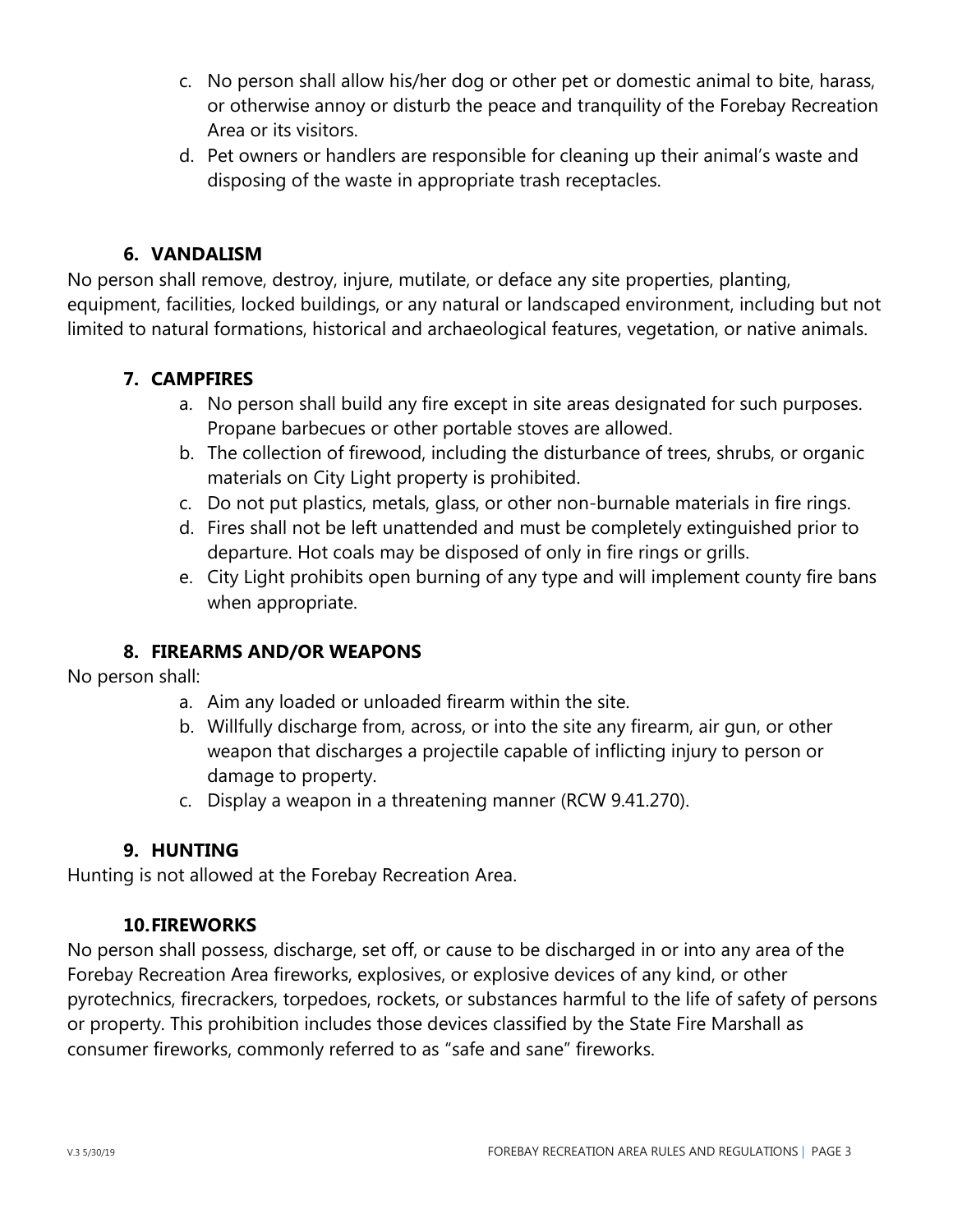#### **11.RUBBISH AND SANITATION**

- a. Garbage, trash, rubbish, litter, gray water, or any other waste material or waste liquid generated incidental to authorized recreational activities shall be either removed from the site by visitors or deposited in receptacles provided for that purpose.
- b. No person shall bring onto City Light property any household or commercial garbage, trash, rubbish, debris, dead animals, or litter of any kind for disposal or dumping.
- c. Visitors using the Forebay Recreation Area shall keep their sites free of trash and litter during the period of occupancy and shall remove all personal equipment and clean their sites upon departure.
- d. No person shall deposit waste or refuse of any nature, kind, or description, including human or animal waste, in a manner that enters it into any river, stream, wetland, or other body of water running in, through, or adjacent to the Forebay Recreation Area.
- e. Fish heads, carcasses, and guts shall not be disposed of near the shoreline, in trash receptacles, or in fire rings. These methods are a nuisance for other visitors and attract pests and unwanted wildlife. If necessary, visitors shall dispose of fish back into the river – preferably in deep water.

#### **12.RECREATION ACTIVITIES**

- a. It is prohibited to practice or play any games or participate in any recreational activity in a manner and/or location that may subject people or personal property, site resources, or facilities to risk, injury, or damage.
- b. Certain games and recreational activities, including but not limited to golf, baseball, soccer, or flight of unmanned aerial vehicles or remote control or model airplanes, that result in fast-moving airborne objects or missiles are prohibited.
- c. Off-road vehicles (ORVs), all-terrain vehicles (ATVs), and other motorized recreation vehicles (e.g., motorbikes, scooters, go-karts, etc.) may be operated on campground roads for ingress and egress only. Continuous operation of such vehicles within the Forebay Recreation Area is not permitted. At all times, the speed limit is 10 MPH.

#### **13. USE OF MARINE FACILITIES**

- a. City Light boarding floats and docks are only to be used for short-term moorage (30 minutes maximum) during the loading or unloading of a boat or watercraft.
- b. Use of City Light marine facilities shall be on a first-come, first-served basis only. Reserving or retaining space to moor a vessel by any means other than occupying the space by the vessel to be moored is not permitted.